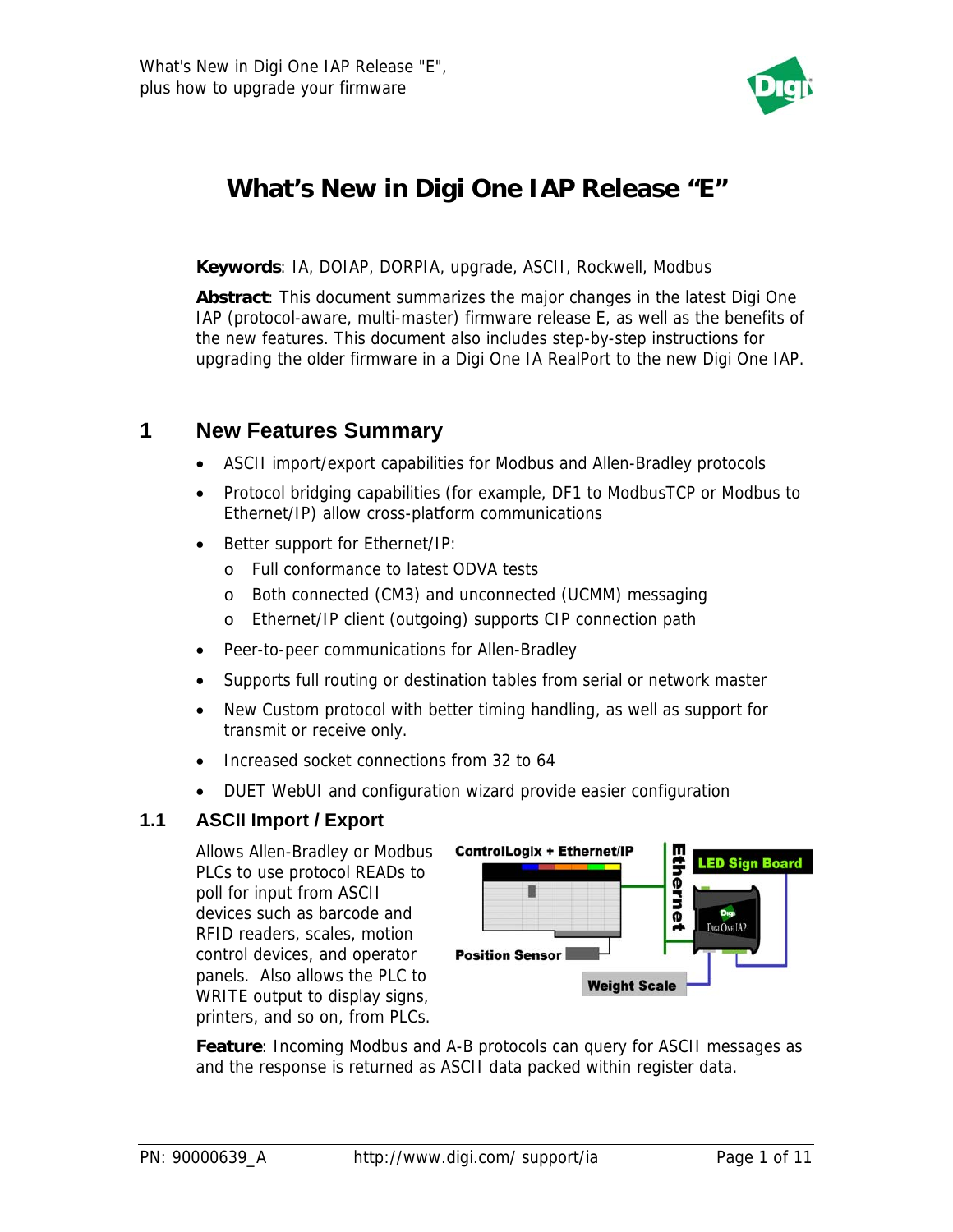

**Benefit:** Most Modbus and A-B PLCs allow *only* their own protocols using Ethernet or serial. This feature allows the use of these protocols to import (or export) ASCII strings by register reads/writes.

#### **1.2 Protocol bridging capabilities**

Enables simple read/write conversion between certain IA protocols; for example, a Rockwell PLC polling Modbus/RTU slaves or a Modbus/TCP master polling Rockwell ControlLogix.

**Feature**: Digi One IAP can map Modbus to/from AB protocols

**Benefits**: Allows a Modbus/TCP master to poll an AB PLC or an AB protocol Master to poll a Modbus/RTU



device. A key benefit over competing solutions on the market:

- Enables Ethernet PLC without the need for a second UTP cable, IP address, and hub/switch. The Ethernet PLC uses only its main Ethernet port with native IA protocols.
- Enables Serial PLC without blocking access to the serial PLC by native protocols. In other words, a DF1 PLC can be polled by Modbus concurrently to being accessed by RSLinx.

For both Ethernet PLC and Serial PLC, enables concurrent access by both native and mapped protocols.

• The Digi One IAP is significantly less expensive.

### **1.3 Network to Network Routing**

**Feature**: The Digi One IAP allows messages from any Master to be routed through destination tables. Previous, firmware allowed this only for serial Masters.

**Benefit**: Allows protocol bridging and mapping between Network Masters and Network Slaves. The serial port can even be ignored. Some examples:



- Modbus/RTU on a PC using RealPort polling Modbus/TCP PLC using Ethernet.
- ControlLogix using EtherNet/IP to query older AB/Ethernet (CSP) only PLC.
- AB/Ethernet (CSP) ActiveX controls polling a ControlLogix PLC.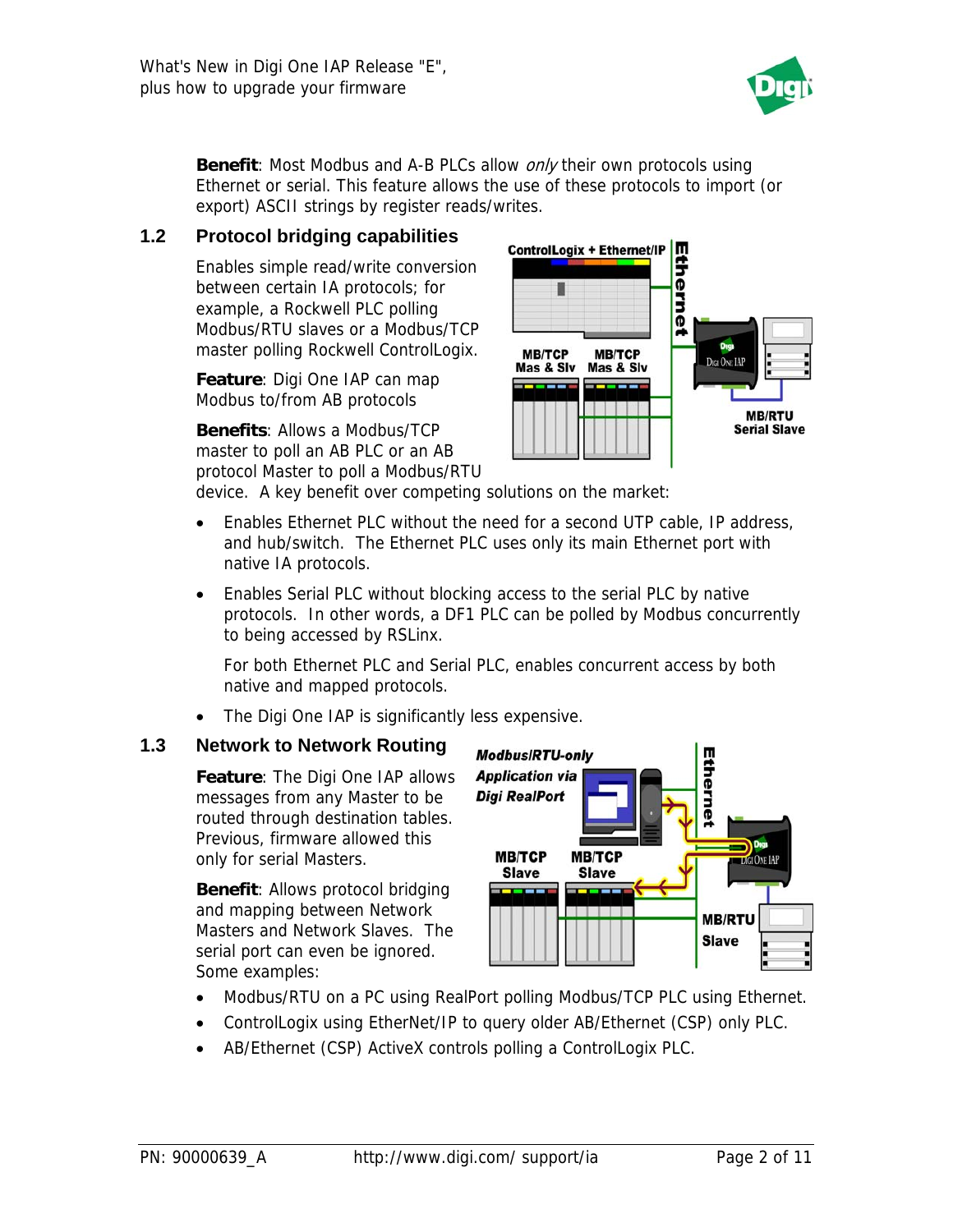

#### **1.4 Better support for Ethernet/IP**

**Feature**: Ethernet/IP with conformance to latest ODVA tests (Winter 2004)

**Benefit**: Meeting conformance test has an obvious value

**Feature**: Support for both connected and unconnected messaging

**Benefit**: Allows full client or server access to either ControlLogix or the Rockwell 1761-NET-ENI. Previous firmware did not support connected messaging in or out, and many Rockwell products support only connected messaging when they originate a connection to the Digi One IAP.

**Feature**: Ethernet/IP client (outgoing) supports CIP connection path

**Benefit**: The CIP connection path allows a DF1 Master to move messages through the ControlLogix backplane to one of many processors in any slot.

#### **1.5 Peer-to-peer Communications for Allen-Bradley**

**Feature**: Allows multiple A-B PLCs to communicate as peers without interfering with RSLinx or OPC access.

**Benefit**: Previous Digi One IA RealPort firmware forced AB PLC to be either Master or Slave; it did not allow RSLinx or OPC to access the PLC concurrently to the PLC i ssuing MSG blocks. Now the PLC can act as Master and Slave at same time.



#### **Benefit**: Many new

applications and system

designs can be supported. This also makes the Digi One IAP behave more like the Rockwell 1761-NET-ENI. However, because the Digi One IAP supports up to 64 incoming/outgoing sockets, this design is much more powerful in real world systems over the two guaranteed peer-to-peer connections in the ENI.

#### **1.6 New Custom Protocol**

**Feature**: New Custom protocol with better timing handling than the userdefined protocol, and support for Simplex (transmit-only or receive-only).

**Benefit**: Allows Digi One IAP to act as concentrator; for example, allows:

- 64 Digi One SP + barcode readers connected to one Digi One IAP to gracefully interleave messages at a single serial port
- Up to 64 clients to connect to a Digi One IAP, all seeing a copy of any serial data received at the serial port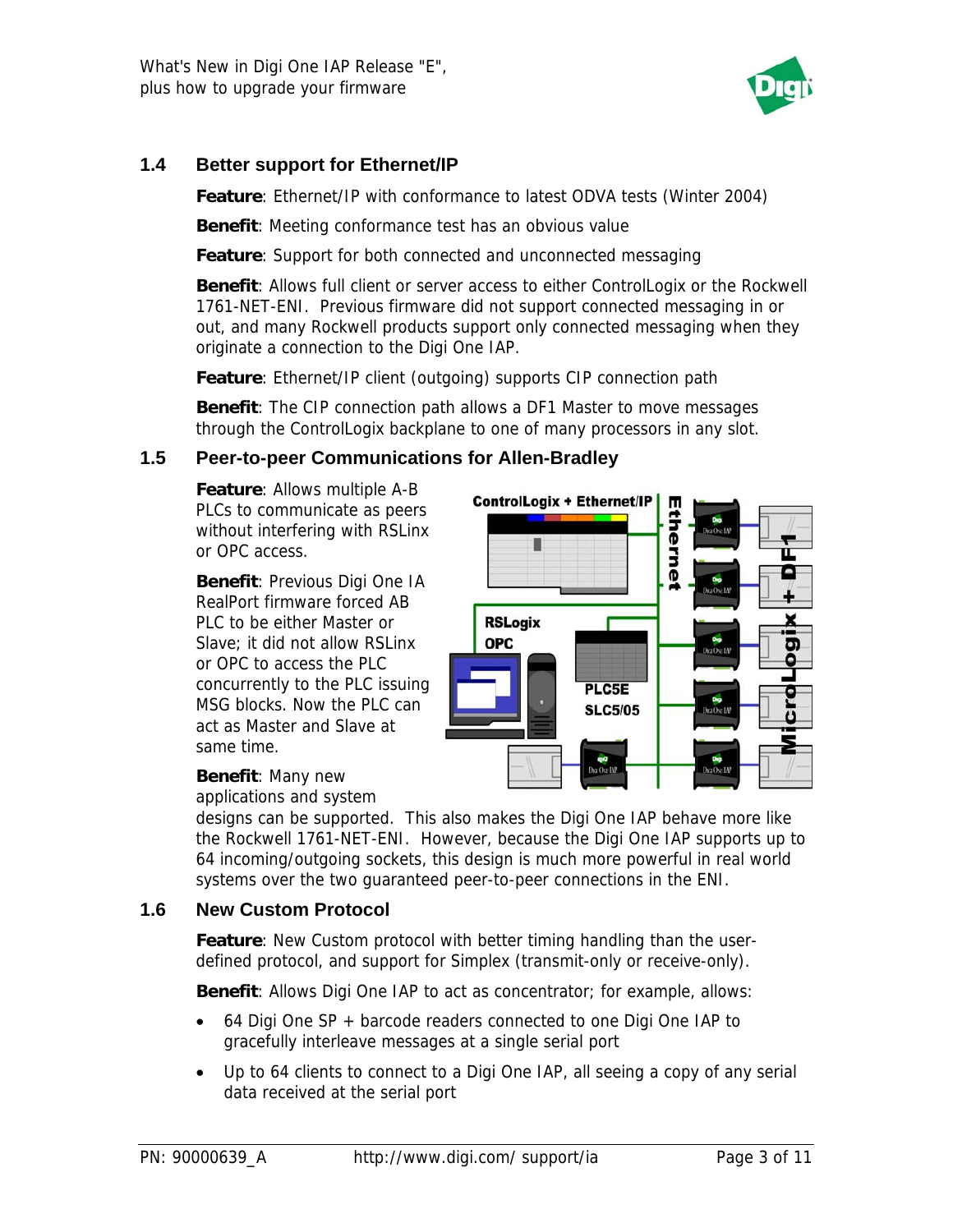

#### **1.7 Increased socket connections from 32 to 64**

**Feature**: Supports up to 64 incoming or outgoing sockets

**Benefit**: Some OPC servers attempt to open one socket per RS-485 slave, so 32 RS-485 devices expect 32 sockets. The Digi One IAP allows 64 sockets, so a second OPC server can access for faster recovery if the first OPC fails and needs to reopen 32 sockets ASAP. Overcomes limitation with the CEV in which only eight sockets are supported and Schneider tells users not to put more than four RS-485 slaves on a CEV. The same conservative design with a Digi One IAP allows 32 RS-485 slaves.

#### **1.8 New WebUI and Configuration Wizard**

Features: New built-in WebUI uses profiles; matches the rest of the Digi terminal/device server product lines; Configuration Wizard program provides step-by-step configuration.

Benefits: Provides easier installation and configuration



# **2 Protocol Bridging**

|                    | AVE<br>$\boldsymbol{\omega}$ | <b>MB/RTU</b> | <b>MB/ASCII</b> | <b>MB/TCP</b> | <b>MB/UDP</b> | 윤<br>군<br>۵ | 읖<br>Ĕ | Enet<br>AB. | Enet/IP | ASCII |
|--------------------|------------------------------|---------------|-----------------|---------------|---------------|-------------|--------|-------------|---------|-------|
| <b>MASTER</b>      |                              |               |                 |               |               |             |        |             |         |       |
| <b>MB/RTU</b>      |                              | n/a           | yes             | yes           | yes           | yes         | yes    | yes         | yes     | yes   |
| <b>MB/ASCII</b>    |                              | yes           | n/a             | ves           | ves           | ves         | ves    | ves         | ves     | yes   |
| <b>МВ/ТСР</b>      |                              | yes           | ves             | n/a           | yes           | yes         | yes    | <b>ves</b>  | yes     | ves   |
| <b>MB/UDP</b>      |                              | yes           | ves             | yes           | n/a           | yes         | yes    | yes         | yes     | yes   |
| DF <sub>1</sub> FD |                              | ves           | ves             | ves           | <b>ves</b>    | n/a         | yes    | <b>ves</b>  | ves     | yes   |
| DF1 HD             |                              | yes           | ves             | yes           | yes           | ves         | n/a    | ves         | yes     | yes   |
| <b>ABEnet</b>      |                              | yes           | ves             | yes           | ves           | ves         | yes    | n/a         | yes     | yes   |
| Enet/IP            |                              | yes           | ves             | ves           | ves           | ves         | yes    | <b>ves</b>  | n/a     | yes   |
| <b>ASCII</b>       |                              | no            | no              | no            | no            | no.         | no     | no          | no      | n/a   |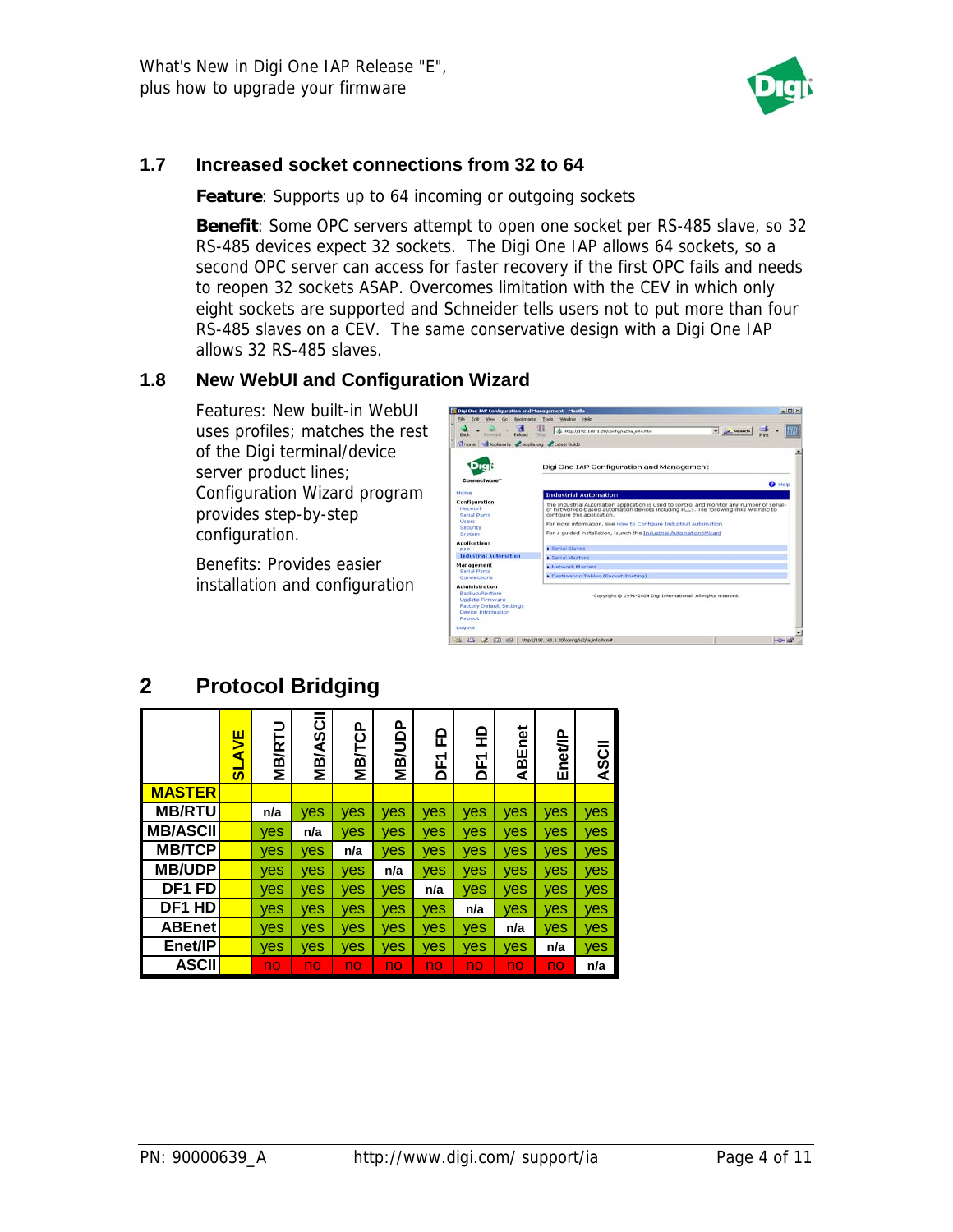

## **3 Upgrading Old Digi One IA RealPort or IAP units**

### **3.1 What version do I have?**

Starting your Web browser and logging into the Digi One IAP (or IA RealPort) brings you to the page shown next. The Firmware version shown here is **82000770\_D1** (or release **D1**).



If you have the new Web UI shown next, you probably don't need to upgrade. To see the **Firmware Version**, click **Device Information**. The final firmware version will be listed as 82000770\_E. An example beta firmware will be listed as 82000770\_E\_SA7, where this is System Assurance build 7 – the higher the number the better. Any other form (such as that show below) represents an unofficial build which should rarely bee seen in the field.

|                                   |                                       | Digi One IAP Configuration and Management   |                |
|-----------------------------------|---------------------------------------|---------------------------------------------|----------------|
| Connectware™                      |                                       |                                             | $\bullet$ Help |
| Home                              | <b>Device Information</b>             |                                             |                |
| Configuration                     | System                                |                                             |                |
| Network                           | Model:                                | Digi One IAP                                |                |
| Serial Ports                      | <b>Firmware Version:</b>              | GDB Version lynnt20 05/27/2004 22:32:06 CDT |                |
| Users.                            | MAC Address:                          | 00:40:90:22:CE:94                           |                |
| Security                          |                                       |                                             |                |
| <b>System</b>                     | <b>CPU Utilization:</b>               | 9%                                          |                |
| Applications                      | Up Time:                              | 16 hours 3 minutes 9 seconds                |                |
| PPP                               | <b>Power Sources:</b>                 | External power supply Powered               |                |
| <b>Industrial Automation</b>      |                                       | 802.3af powered Ethernet Not Powered        |                |
|                                   |                                       |                                             |                |
| Management<br><b>Serial Ports</b> | Network                               |                                             |                |
| Connections                       | DHCP:                                 | Off                                         |                |
|                                   | IP Address:                           | 192.168.1.20                                |                |
| <b>Administration</b>             | <b>Host Name:</b>                     |                                             |                |
| Backup/Restore                    |                                       |                                             |                |
| Update Firmware                   | Network Diagnostics                   |                                             |                |
| <b>Factory Default Settings</b>   | Network Protocols Route Table         |                                             |                |
| <b>Device Information</b>         |                                       |                                             |                |
| Reboot                            | <b>Serial Ports &amp; Diagnostics</b> |                                             |                |
| Logout                            | <b>Industrial Protocols</b>           |                                             |                |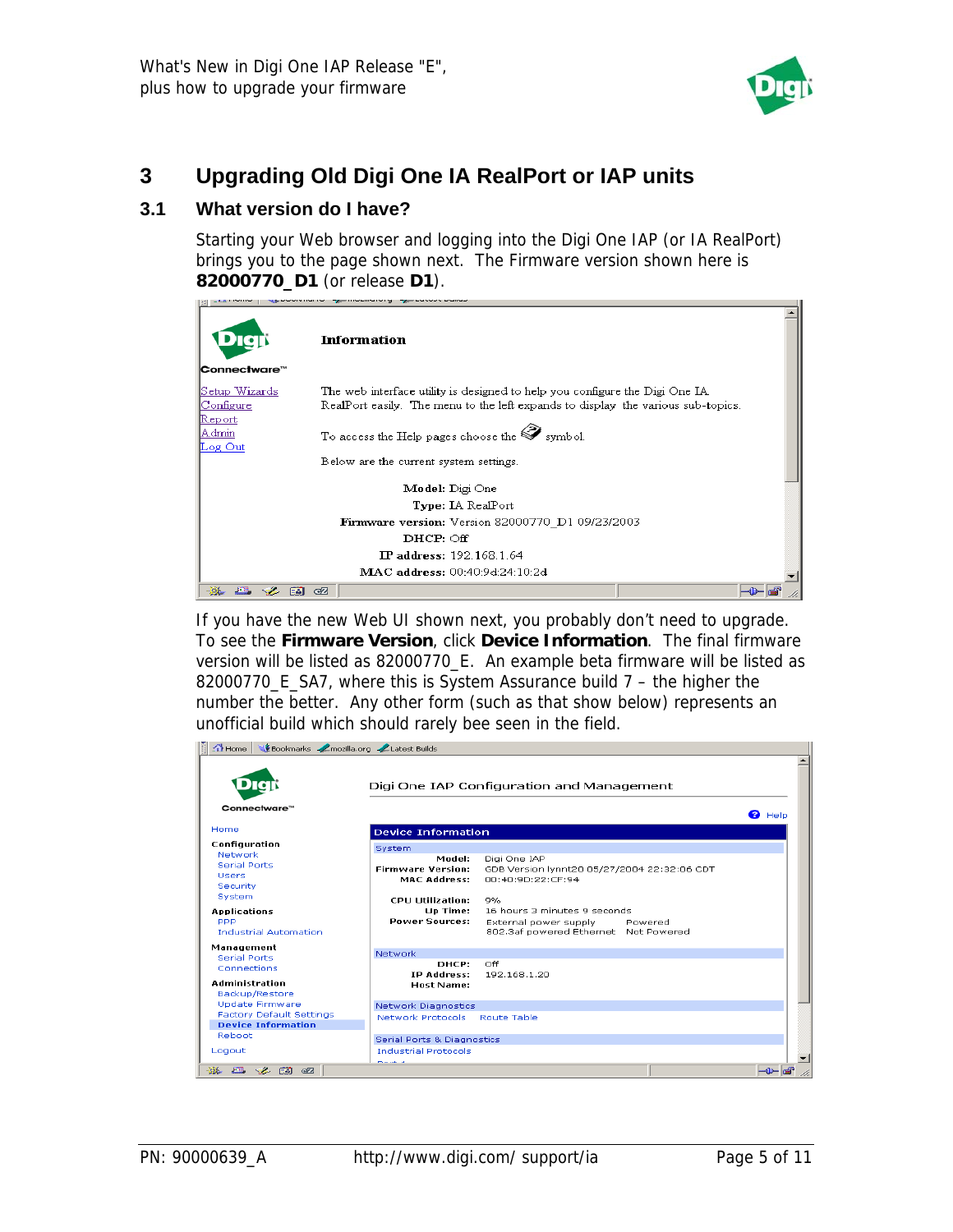

#### **3.2 What do I need to upgrade?**

You need two files:

- The POST file, which you can think of as a BIOS or loader. The POST file you need is named **82000779\_D.bin** (or 82000779\_D.pos). It is critical to load this file first, before you load the new firmware. Loading the POST file a second time is not a problem, so if you're in doubt, reload it.
- The EOS file, which is the application firmware. The EOS file you need is named **82000770\_E.bin**. If you have a Beta or prelease version, it is named 82000770\_E\_SA5.bin, where "SA5" indicates the version of the Beta. The final firmware will lose the "SA5" extension and become 82000770\_E.bin. (Lynn, possible to get rid of all this naming convention stuff?)

#### **3.3 Reset Config**

Before you upgrade reset your configuration. Your old IA settings will not be saved during the upgrade.

- 1. At the left of the window, click ,and then click **Reset Config**
- 2. To reset, click **Continue**.

| $\Omega$ Home                                                                                                                             | Bookmarks / mozilla.org / Latest Builds                                                                                                                                                                                                                                                                        |
|-------------------------------------------------------------------------------------------------------------------------------------------|----------------------------------------------------------------------------------------------------------------------------------------------------------------------------------------------------------------------------------------------------------------------------------------------------------------|
|                                                                                                                                           | <b>Reset Configuration</b>                                                                                                                                                                                                                                                                                     |
| <b>Connectware™</b>                                                                                                                       |                                                                                                                                                                                                                                                                                                                |
| Setup Wizards <br> Configure <br>Report<br>Admin<br>Password<br>Reboot<br>Upgrade<br>Copy Configuration<br>Reset Config<br>Who<br>Log Out | You have asked to reset the configuration to factory default settings, which will wipe out all configuration.<br>changes except DHCP and IP settings. The Digi One IA RealPort will automatically reboot after the reset.<br>Caution! Choose Continue to reset the Digi One IA RealPort.<br>Continue<br>Cancel |
| 淼<br><b>All Service</b><br><b>B</b><br>EA.                                                                                                | Œ                                                                                                                                                                                                                                                                                                              |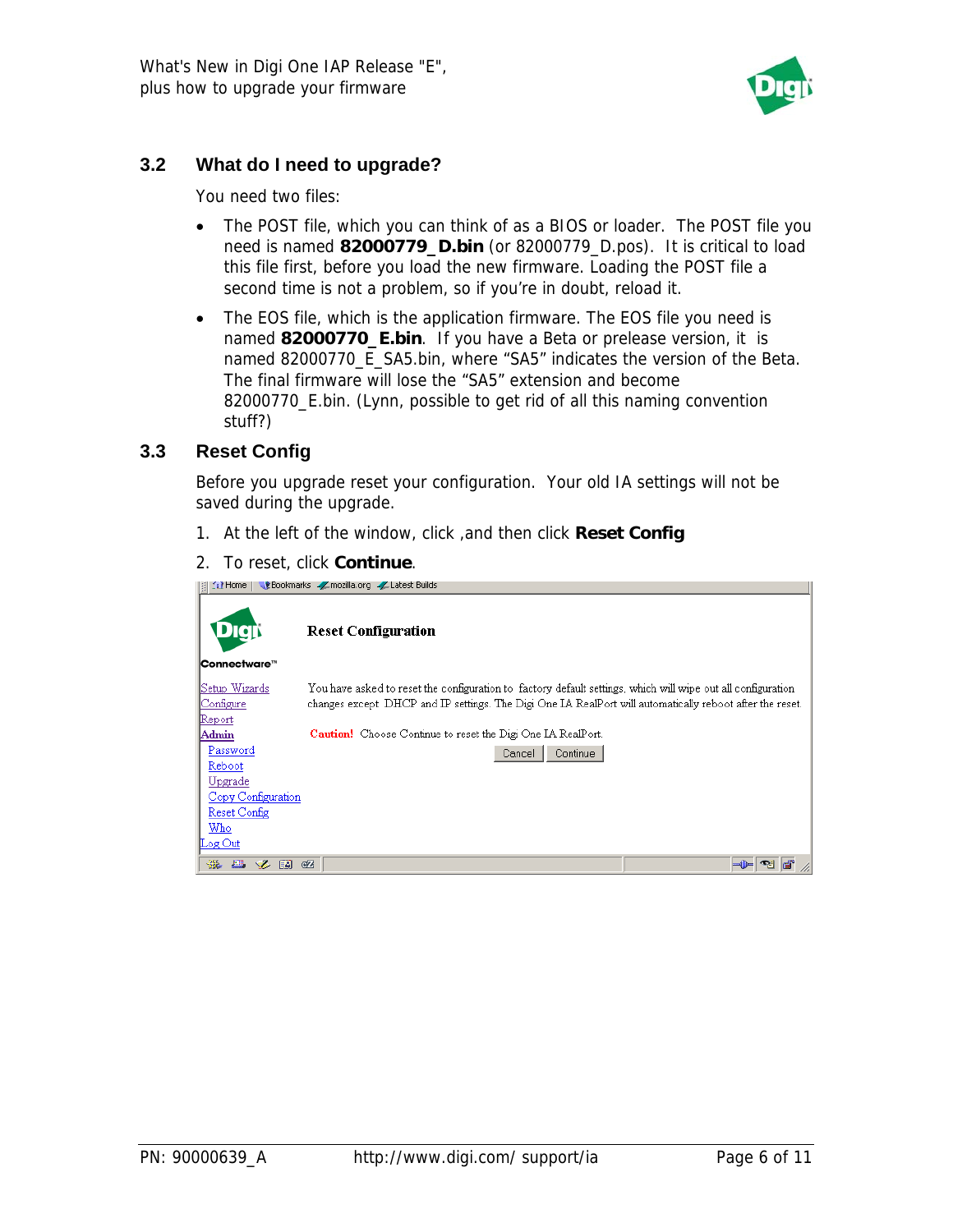

### **3.4 Upgrading the POST**

1. Click **Upgrade** under the **Admin** heading.

#### 2. Click **Upgrade BOOT/POST image**.

You *must* upgrade the POST first; accidentally reloading the new POST a second time will *not* cause a problem, so if you are not sure it has been upgraded, then upgrade it again.

3. Click **Next>>**.

| Ebookmarks / mozilla.org / Latest Builds<br><b>In Home</b>                                        |                                                                               |  |  |
|---------------------------------------------------------------------------------------------------|-------------------------------------------------------------------------------|--|--|
|                                                                                                   | Upgrade Digi One IA RealPort's Firmware (EOS) or BOOT/POST Image              |  |  |
| Connectware™                                                                                      |                                                                               |  |  |
| Setup Wizards<br>Configure                                                                        | Choose to upgrade the Firmware (EOS) or BOOT/POST (Power-On-Self-Test) Image. |  |  |
| Report                                                                                            | $\circ$ Upgrade Firmware (EOS)                                                |  |  |
| Admin                                                                                             | Upgrade BOOT/POST Image<br>O.                                                 |  |  |
| Password<br>Reboot<br>Upgrade<br>Copy Configuration<br>Reset Config<br>Who<br>$\mathbb{L}$ og Out | Next >><br>Cancel                                                             |  |  |
| ■ 多国<br>墨                                                                                         | <b>GZ</b>                                                                     |  |  |

You can upgrade using HTTP (that is, your Web browser); click **Next>>**.

| Bookmarks / mozilla.org / Latest Builds<br>$\bigcap$ Home |                                                                                                                              |  |  |
|-----------------------------------------------------------|------------------------------------------------------------------------------------------------------------------------------|--|--|
| $\bullet$                                                 | Upgrade Digi One IA RealPort's BOOT/POST Image                                                                               |  |  |
| Connectware™                                              |                                                                                                                              |  |  |
| Setup Wizards<br>Configure                                | Choose to upgrade the BOOT/POST (Power-On-Self-Test) image using HTTP (through the Web<br>Interface) or using a TFTP server. |  |  |
| Report<br>Admin                                           | Upgrade BOOT/POST Image using HTTP<br>⊙                                                                                      |  |  |
| Password<br>Reboot                                        | Upgrade BOOT/POST Image using TFTP<br>O.                                                                                     |  |  |
| Upgrade<br>Copy Configuration                             | << Previous<br>Next >><br>Cancel                                                                                             |  |  |
| Reset Config<br>Who                                       |                                                                                                                              |  |  |
| $\mathbb{L}$ og Out                                       |                                                                                                                              |  |  |
| 器<br><b>FM</b><br>$\bullet$<br>國                          | GZ<br>Done                                                                                                                   |  |  |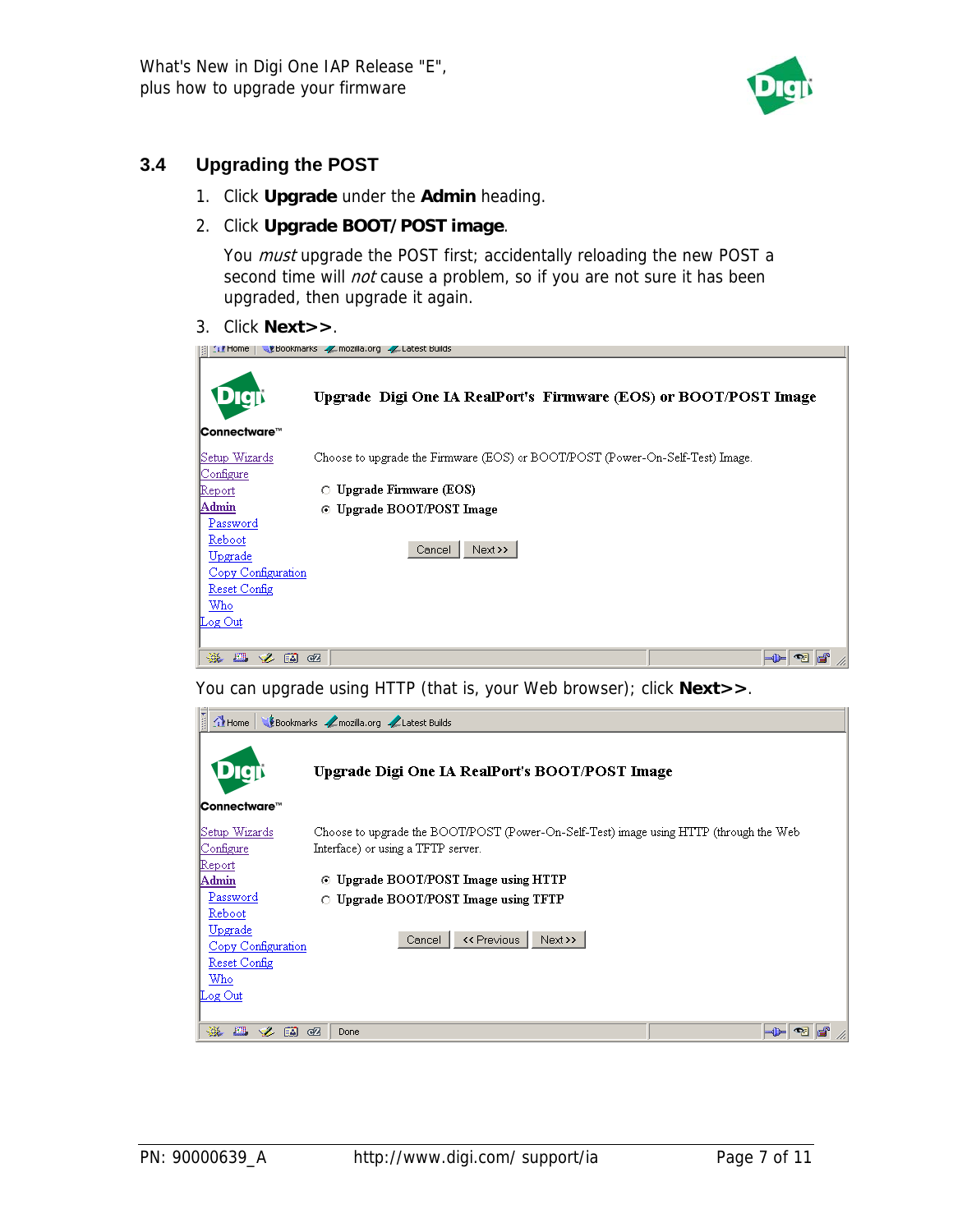

- 1. Click **Browse**, and browse to the new POST file from your hard disk: **82000779\_D.bin.** (Lynn: how about something like: "You might want to name…?") but I like to rename mine .pos just to distinguish them from the EOS/firmware .bin files)
- 2. Click **Upgrade Now.**

The upgrade takes a few seconds. Be sure not to power down or disturb the Digi One IA RealPort during this process.



When you see this Web page, you are finished. You will see an error message if any errors occurred, if the file was corrupt, or if it was of an incorrect type. Click **Reboot**. In about a minute your Web browser can access the Digi One IAP.

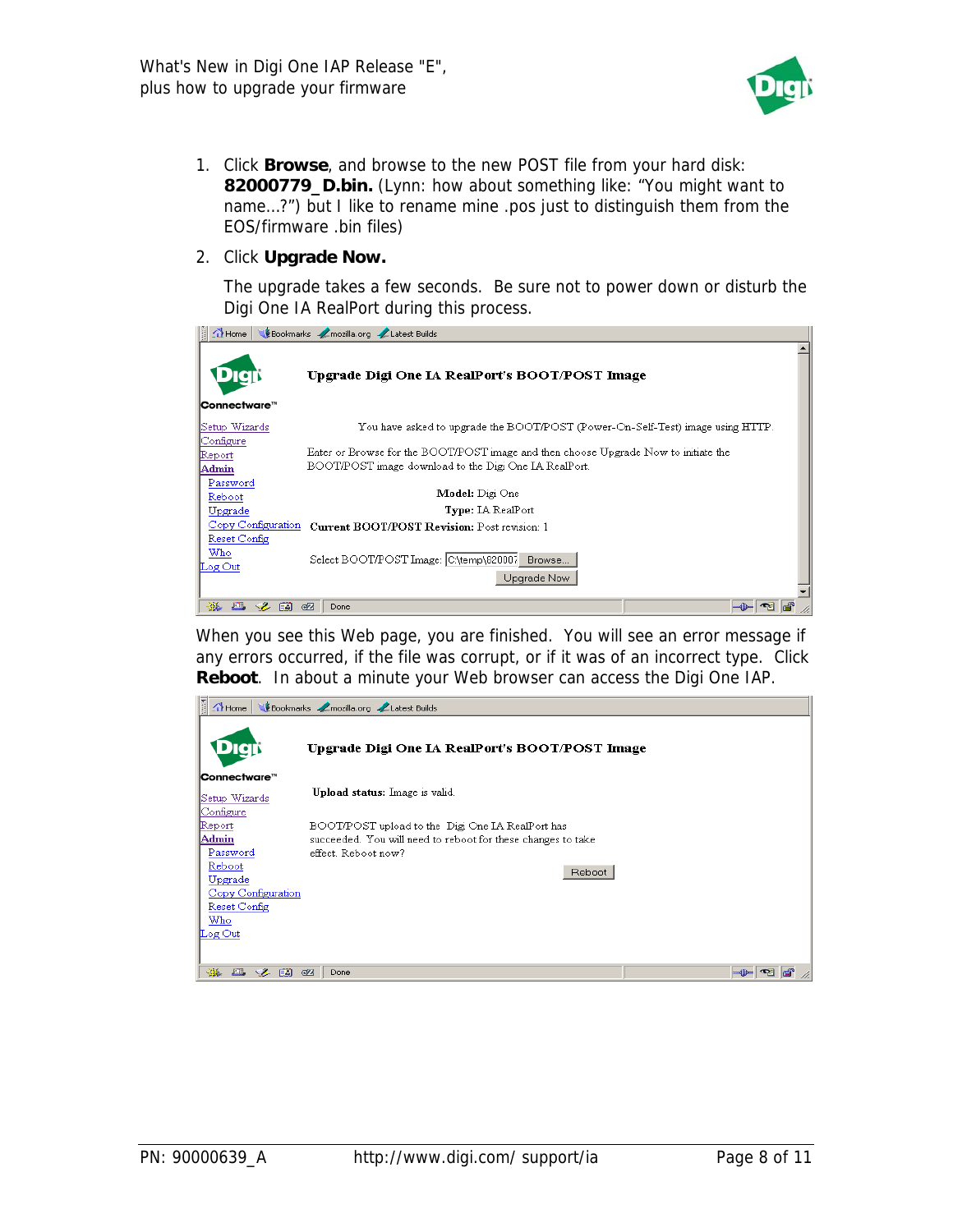

#### **3.5 Upgrading the EOS (firmware)**

You end up back at the main Web page. You won't see any difference, but the new POST is now running.

- 1. Click **Admin Upgrade.**
- 2. Leave **Upgrade Formware (EOS)** selected.
- 3. Click **Next>>**.

| $\frac{1}{2}$<br>Bookmarks / mozilla.org / Latest Builds<br>$\bigcap$ Home |                                                                               |  |  |
|----------------------------------------------------------------------------|-------------------------------------------------------------------------------|--|--|
| DICIN<br>Connectware™                                                      | Upgrade Digi One IA RealPort's Firmware (EOS) or BOOT/POST Image              |  |  |
| Setup Wizards<br>Configure                                                 | Choose to upgrade the Firmware (EOS) or BOOT/POST (Power-On-Self-Test) Image. |  |  |
| Report                                                                     | Upgrade Firmware (EOS)<br>$\bullet$                                           |  |  |
| Admin                                                                      | $\circ$ Upgrade BOOT/POST Image                                               |  |  |
| Password<br>Reboot                                                         |                                                                               |  |  |
| Upgrade                                                                    | Next >><br>Cancel                                                             |  |  |
| Copy Configuration<br>$D = L + C + L$                                      |                                                                               |  |  |
| ※ 四 ン 国 昭                                                                  | -0<br>Done                                                                    |  |  |

Basically. you go through the same steps as before.

- 1. When you are prompted to upgrade using HTTP, click **Next>>**.
- 2. To select the EOS file, click **Browse** and navigate to the EOS file on your system. The released version is named **82000770\_E.bin**.
- 3. Click **Upgrade Now.**

The upgrade takes place.

Be sure not to power down or disturb the Digi One IA RealPort during this process.This step takes longer than the POST upgrade because the EOS is much larger.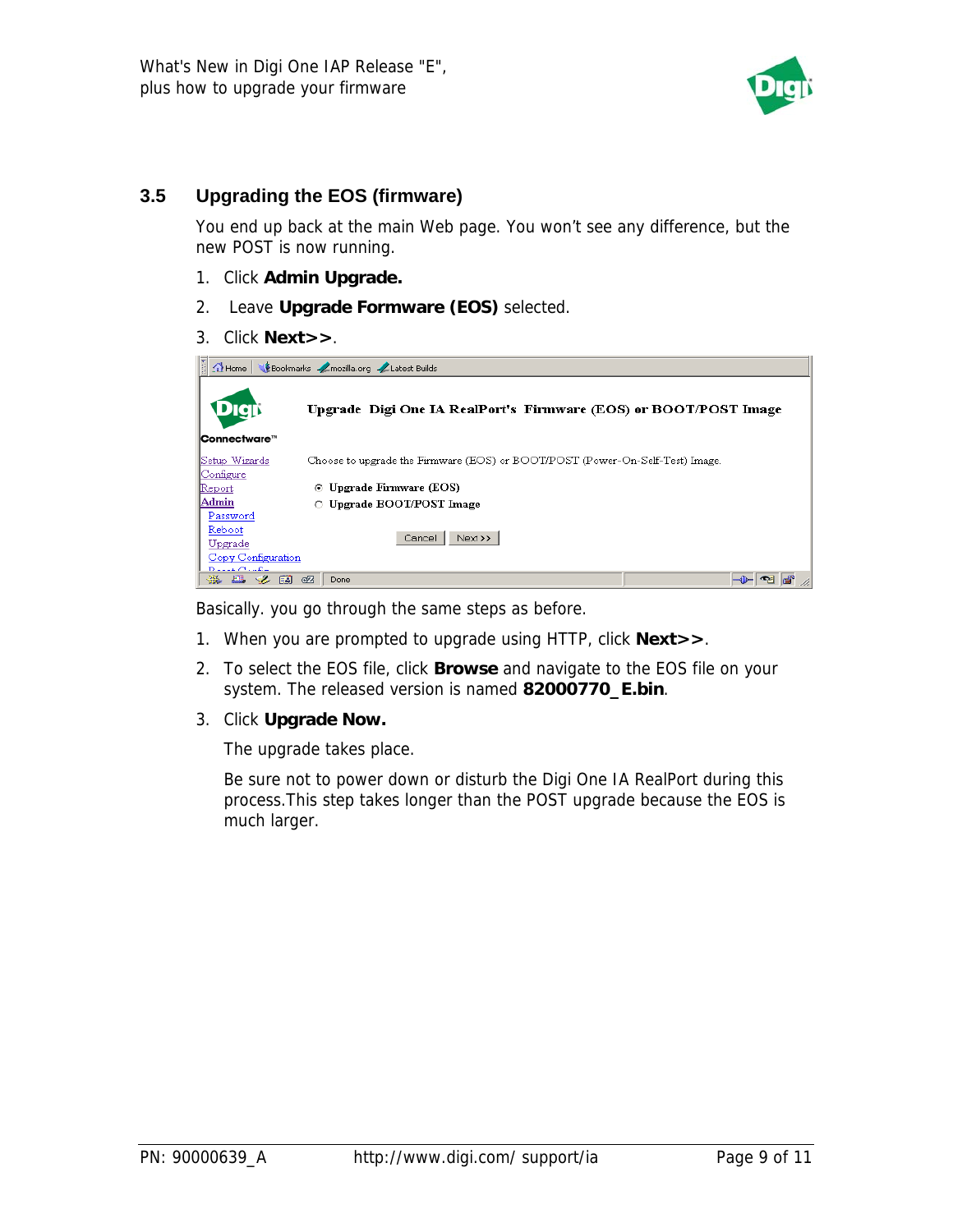

| Bookmarks / mozilla.org / Latest Builds<br>$\bigcap$ Home |                                                                                                                                            |  |  |
|-----------------------------------------------------------|--------------------------------------------------------------------------------------------------------------------------------------------|--|--|
|                                                           | Upgrade Digi One IA RealPort's Firmware (EOS) Image                                                                                        |  |  |
| Connectware™                                              |                                                                                                                                            |  |  |
| Setup Wizards                                             | <b>Caution!</b> You have asked to upgrade the Firmware (EOS) image using HTTP.                                                             |  |  |
| Configure<br>Report<br>Admin                              | Enter or Browse for the Firmware image and then choose Upgrade Now to initiate the Firmware image<br>download to the Digi One IA RealPort. |  |  |
| Password<br>Reboot                                        | Model: Digi One                                                                                                                            |  |  |
| Upgrade                                                   | <b>Type:</b> IA RealPort                                                                                                                   |  |  |
| Copy Configuration                                        | Current Firmware Version: Version 82000770 D1 09/23/2003                                                                                   |  |  |
| Reset Config<br>Who<br>Log Out                            | Select Firmware: C:\temp\820007<br>Browse<br>Upgrade Now                                                                                   |  |  |
| 磯<br>國                                                    | ৰেদ<br>Done                                                                                                                                |  |  |

You want to see the message Image is valid. Click **Reboot,** and wait a minute for the result.

| H.<br>Bookmarks / mozilla.org / Latest Builds<br><b>Til</b> Home |                                                                  |  |  |
|------------------------------------------------------------------|------------------------------------------------------------------|--|--|
| Digt                                                             | Upgrade Digi One IA RealPort's Firmware (EOS) Image              |  |  |
| Connectware™                                                     |                                                                  |  |  |
| Setup Wizards                                                    | Upload status: Image is valid.                                   |  |  |
| Configure                                                        |                                                                  |  |  |
| Report                                                           | Firmware upload to the Digi One IA RealPort has succeeded.       |  |  |
| Admin                                                            | You will need to reboot for these changes to take effect. Reboot |  |  |
| Password                                                         | now?                                                             |  |  |
| Reboot<br>Upgrade                                                | Reboot                                                           |  |  |
| Copy Configuration                                               |                                                                  |  |  |
| Reset Config                                                     |                                                                  |  |  |
| <b>B</b><br>國<br><b>AND</b><br>₩                                 | $\overline{C}$<br>Done                                           |  |  |